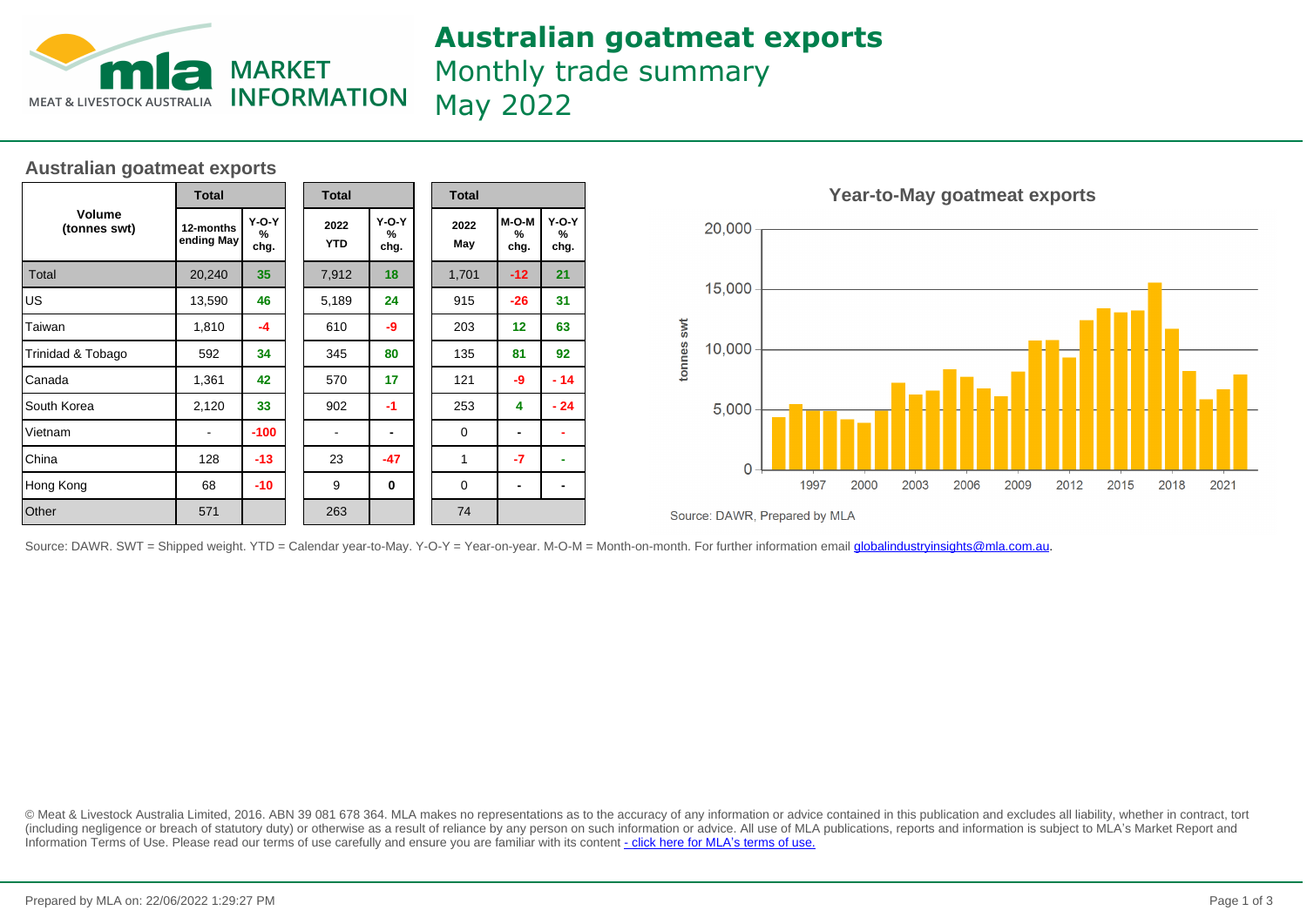

## **Australian goatmeat exports**

Monthly trade summary May 2022





Source: DAWR, Prepared by MLA

Source: xe.com, Prepared by MLA





Source: DAWR, Prepared by MLA